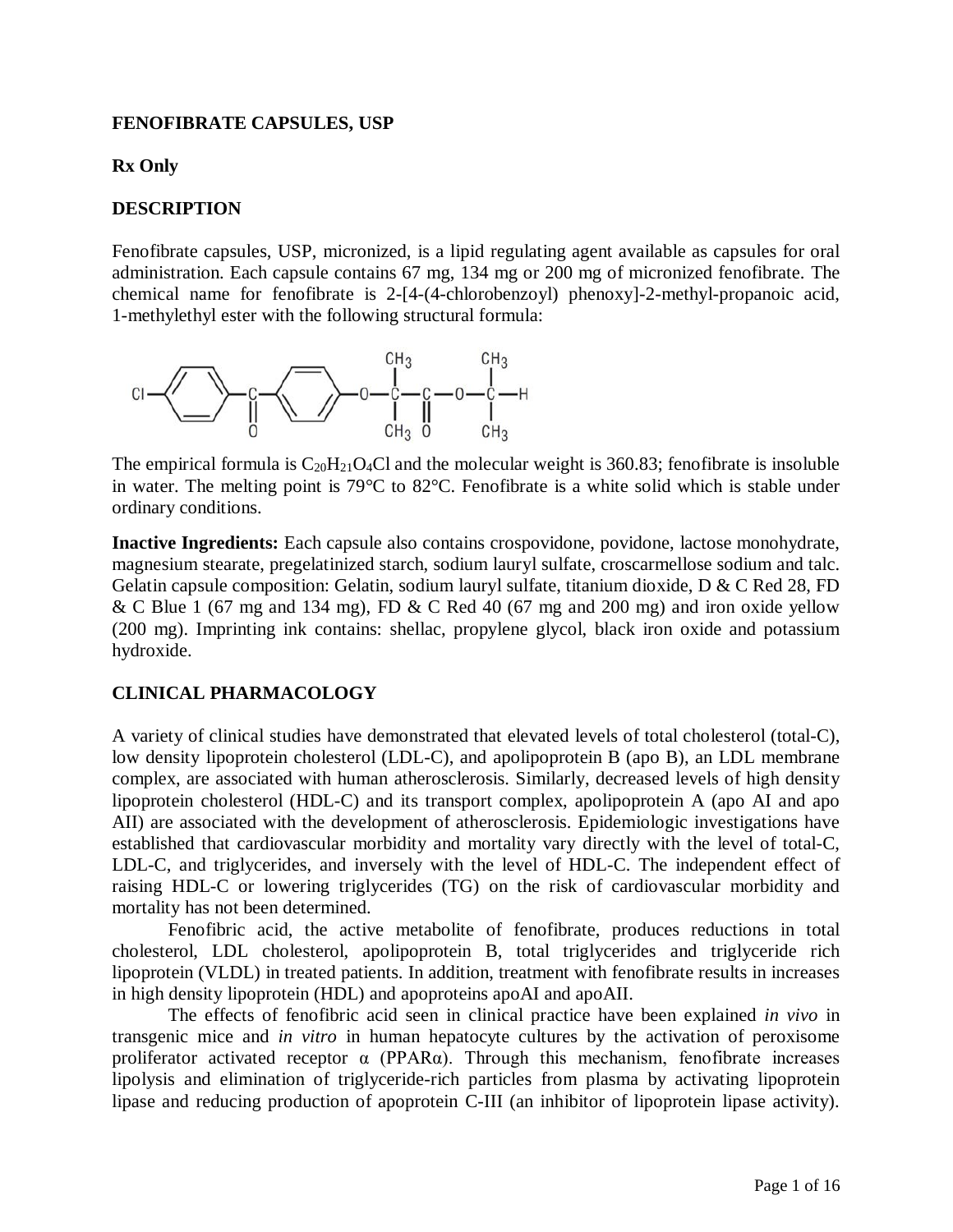The resulting fall in triglycerides produces an alteration in the size and composition of LDL from small, dense particles (which are thought to be atherogenic due to their susceptibility to oxidation), to large buoyant particles. These larger particles have a greater affinity for cholesterol receptors and are catabolized rapidly. Activation of PPARα also induces an increase in the synthesis of apoproteins A-I, A-II and HDL-cholesterol.

Fenofibrate also reduces serum uric acid levels in hyperuricemic and normal individuals by increasing the urinary excretion of uric acid.

## **Pharmacokinetics/Metabolism**

Clinical experience has been obtained with two different formulations of fenofibrate: a "micronized" and "non-micronized" formulation, which have been demonstrated to be bioequivalent. Comparisons of blood levels following oral administration of both formulations in healthy volunteers demonstrate that a single capsule containing 67 mg of the "micronized" formulation is bioequivalent to 100 mg of the "non-micronized" formulation. Three capsules containing 67 mg fenofibrate are bioequivalent to a single 200 mg fenofibrate capsule.

#### *Absorption*

The absolute bioavailability of fenofibrate cannot be determined as the compound is virtually insoluble in aqueous media suitable for injection. However, fenofibrate is well absorbed from the gastrointestinal tract. Following oral administration in healthy volunteers, approximately 60% of a single dose of radiolabelled fenofibrate appeared in urine, primarily as fenofibric acid and its glucuronate conjugate, and 25% was excreted in the feces. Peak plasma levels of fenofibric acid occur within 6 hours to 8 hours after administration.

The absorption of fenofibrate is increased when administered with food. With micronized fenofibrate, the absorption is increased by approximately 35% under fed as compared to fasting conditions.

#### *Distribution*

In healthy volunteers, steady-state plasma levels of fenofibric acid were shown to be achieved within 5 days of dosing with single oral doses equivalent to 67 mg fenofibrate and did not demonstrate accumulation across time following multiple dose administration. Serum protein binding was approximately 99% in normal and hyperlipidemic subjects.

#### *Metabolism*

Following oral administration, fenofibrate is rapidly hydrolyzed by esterases to the active metabolite, fenofibric acid; no unchanged fenofibrate is detected in plasma.

Fenofibric acid is primarily conjugated with glucuronic acid and then excreted in urine. A small amount of fenofibric acid is reduced at the carbonyl moiety to a benzhydrol metabolite which is, in turn, conjugated with glucuronic acid and excreted in urine.

*In vivo* metabolism data indicate that neither fenofibrate nor fenofibric acid undergo oxidative metabolism (e.g., cytochrome P450) to a significant extent.

# *Excretion*

After absorption, fenofibrate is mainly excreted in the urine in the form of metabolites, primarily fenofibric acid and fenofibric acid glucuronide. After administration of radiolabelled fenofibrate, approximately 60% of the dose appeared in the urine and 25% was excreted in the feces.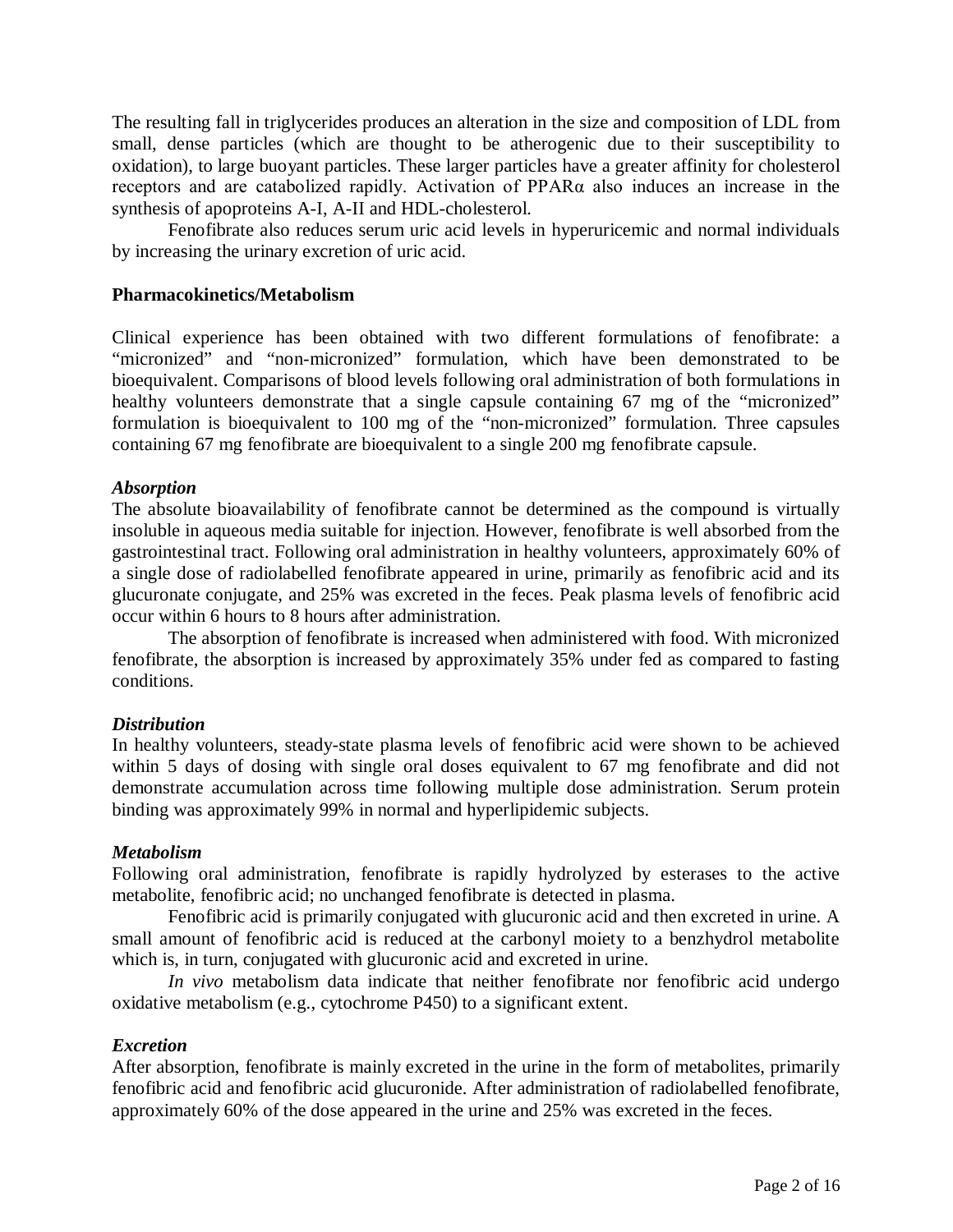<span id="page-2-2"></span><span id="page-2-1"></span><span id="page-2-0"></span>Fenofibric acid is eliminated with a half-life of 20 hours, allowing once daily administration in a clinical setting.

## **Special Populations**

## *Geriatrics*

In elderly volunteers 77 years to 87 years of age, the oral clearance of fenofibric acid following a single oral dose of fenofibrate was 1.2 L/h, which compares to 1.1 L/h in young adults. This indicates that a similar dosage regimen can be used in the elderly, without increasing accumulation of the drug or metabolites.

#### *Pediatrics*

Fenofibrate has not been investigated in adequate and well-controlled trials in pediatric patients.

#### *Gender*

No pharmacokinetic difference between males and females has been observed for fenofibrate.

#### *Race*

The influence of race on the pharmacokinetics of fenofibrate has not been studied however fenofibrate is not metabolized by enzymes known for exhibiting inter-ethnic variability. Therefore, inter-ethnic pharmacokinetic differences are very unlikely.

#### *Renal Insufficiency*

The pharmacokinetics of fenofibric acid was examined in patients with mild, moderate and severe renal impairment. Patients with severe renal impairment (creatinine clearance  $|CrCl| \le$ 30 mL/min) showed 2.7-fold increase in exposure for fenofibric acid and increased accumulation of fenofibric acid during chronic dosing compared to that of healthy subjects. Patients with mild to moderate renal impairment (CrCl 30 to 80 mL/min) had similar exposure but an increase in the half-life for fenofibric acid compared to that of healthy subjects. Based on these findings, the use of fenofibrate should be avoided in patients who have severe renal impairment and dose reduction is required in patients having mild to moderate renal impairment.

#### *Hepatic Insufficiency*

No pharmacokinetic studies have been conducted in patients having hepatic insufficiency.

#### *Drug-drug Interactions*

*In vitro* studies using human liver microsomes indicate that fenofibrate and fenofibric acid are not inhibitors of cytochrome (CYP) P450 isoforms CYP3A4, CYP2D6, CYP2E1, or CYP1A2. They are weak inhibitors of CYP2C8, CYP2C19 and CYP2A6, and mild to moderate inhibitors of CYP2C9 at therapeutic concentrations.

Potentiation of coumarin-type anticoagulants has been observed with prolongation of the prothrombin time/INR.

Bile acid sequestrants have been shown to bind other drugs given concurrently. Therefore, fenofibrate should be taken at least 1 hour before or 4 hours to 6 hours after a bile acid binding resin to avoid impeding its absorption. (See [WARNINGS](#page-6-0) and [PRECAUTIONS\)](#page-9-0).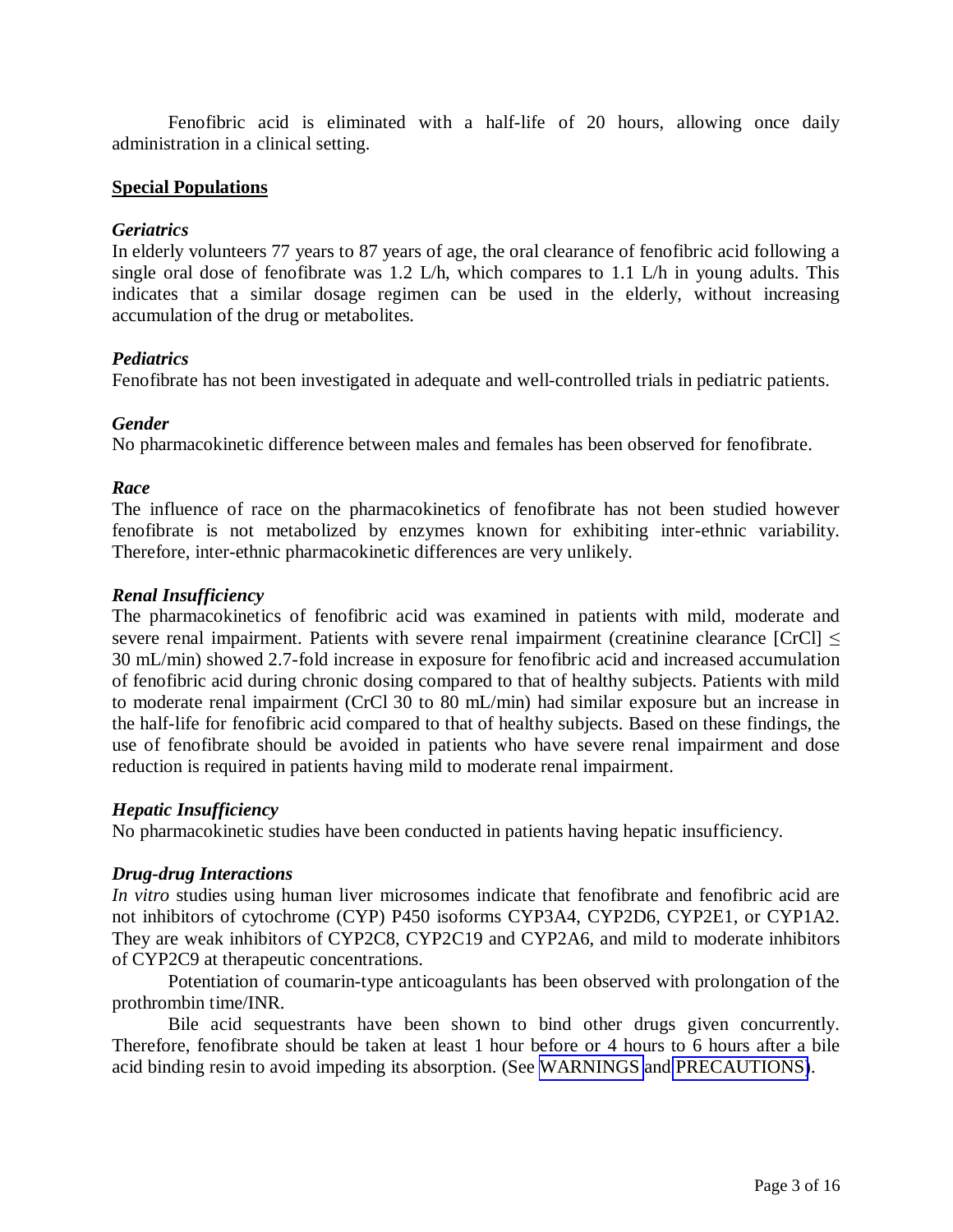Concomitant administration of a single dose of fenofibrate (administered as 3 x 67 mg fenofibrate capsules) with a single dose of pravastatin (40 mg) in 23 healthy subjects increased the mean Cmax and mean AUC for pravastatin by 13%. The Cmax and AUC of fenofibrate decreased by 2% and 1%, respectively, after concomitant administration of fenofibrate and pravastatin. The mean Cmax and AUC for 3α-hydroxy-iso-pravastatin increased by 29% and 26%, respectively.

Concomitant administration of a single dose of fenofibrate (equivalent to 145 mg fenofibrate) and a single dose of fluvastatin (40 mg) resulted in a small increase (approximately 15% to 16%) in exposure to (+)3R,5S-fluvastatin, the active enantiomer of fluvastatin.

A single dose of either pravastatin or fluvastatin had no clinically important effect on the pharmacokinetics of fenofibric acid.

Concomitant administration of fenofibrate (equivalent to fenofibrate 200 mg) with atorvastatin (20 mg) once daily for 10 days resulted in approximately 17% decrease (range from 67% decrease to 44% increase) in atorvastatin AUC values in 22 healthy males. The atorvastatin Cmax values were not significantly affected by fenofibrate. The pharmacokinetics of fenofibric acid were not significantly affected by atorvastatin.

Concomitant administration of fenofibrate (equivalent to fenofibrate 200 mg) once daily for 10 days with glimepiride (1 mg tablet) single dose simultaneously with the last dose of fenofibrate resulted in a 35% increase in mean AUC of glimepiride in healthy subjects. Glimepiride Cmax was not significantly affected by fenofibrate coadministration. There was no statistically significant effect of multiple doses of fenofibrate on glucose nadir or AUC with the baseline glucose concentration as the covariate after glimepiride administration in healthy volunteers. However, glucose concentrations at 24 hours remained statistically significantly lower after pretreatment with fenofibrate than with glimepiride alone. Glimepiride had no significant effect on the pharmacokinetics of fenofibric acid.

Concomitant administration of fenofibrate (54 mg) and metformin (850 mg) 3 times a day for 10 days resulted in no significant changes in the pharmacokinetics of fenofibric acid and metformin when compared with the two drugs administered alone in healthy subjects.

Concomitant administration of fenofibrate (equivalent to fenofibrate 200 mg) once daily for 14 days with rosiglitazone tablet (rosiglitazone maleate) (8 mg) once daily for 5 days, Day 10 through Day 14, resulted in no significant changes in the pharmacokinetics of fenofibric acid and rosiglitazone when compared with the two drugs administered alone in healthy subjects.

# **Clinical Trials**

# **Hypercholesterolemia (Heterozygous Familial and Nonfamilial) and Mixed Dyslipidemia (Fredrickson Types IIa and IIb)**

The effects of fenofibrate at a dose equivalent to 200 mg fenofibrate per day were assessed from four randomized, placebo-controlled, double-blind, parallel-group studies including patients with the following mean baseline lipid values: total-C 306.9 mg/dL; LDL-C 213.8 mg/dL; HDL-C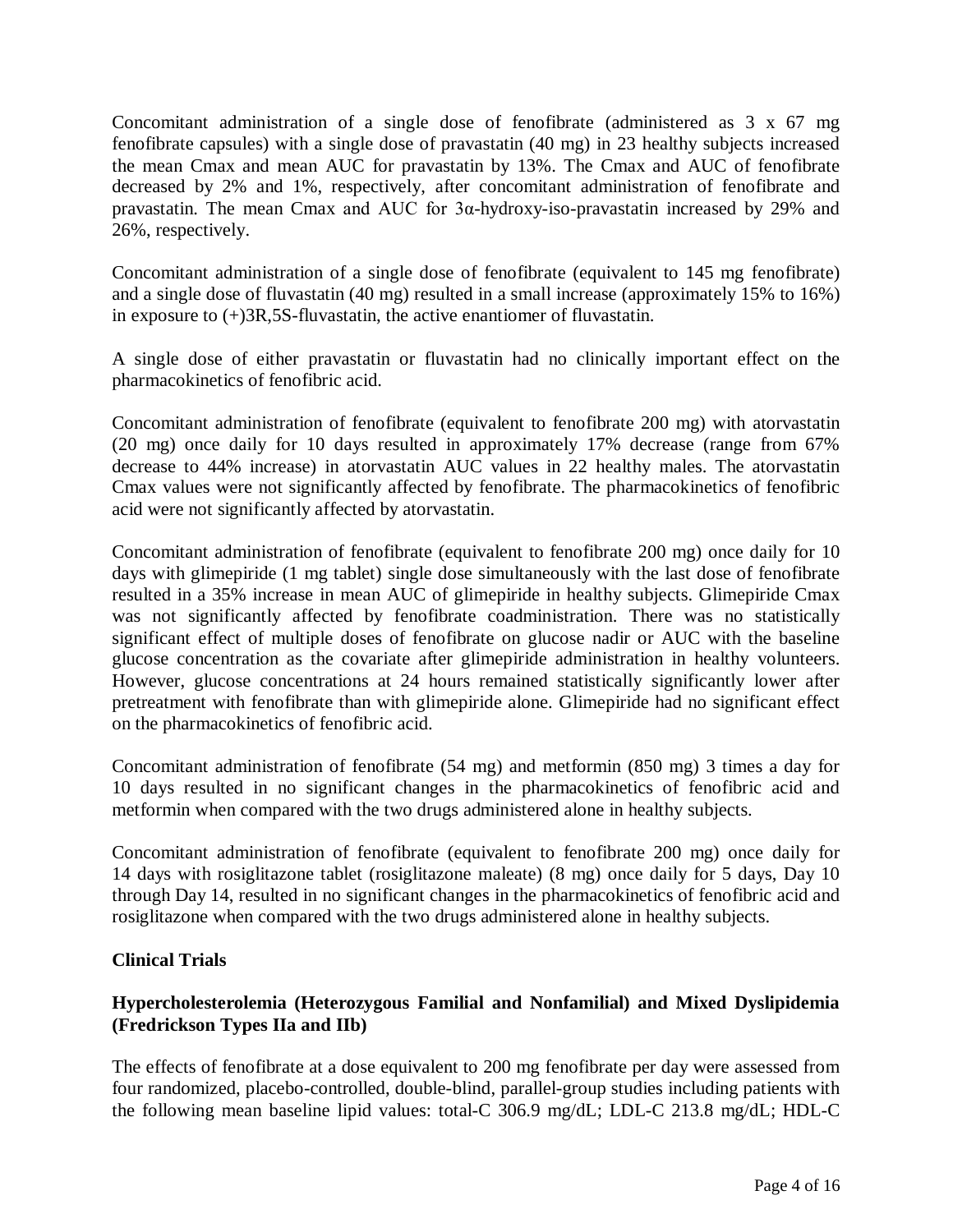52.3 mg/dL; and triglycerides 191.0 mg/dL. Fenofibrate therapy lowered LDL-C, Total-C, and the LDL-C/HDL-C ratio. Fenofibrate therapy also lowered triglycerides and raised HDL-C (see Table 1).

| Mean Percent Change in Lipid Parameters at End of Treatment |                |                       |                        |               |  |  |
|-------------------------------------------------------------|----------------|-----------------------|------------------------|---------------|--|--|
| <b>Treatment Group</b>                                      | <b>Total-C</b> | LDL-C                 | $HDL-C$                | TG            |  |  |
| Pooled Cohort                                               |                |                       |                        |               |  |  |
| Mean baseline lipid values ( $n = 646$ )                    | $306.9$ mg/dL  | $213.8 \text{ mg/dL}$ | 52.3 mg/dL             | $191.0$ mg/dL |  |  |
| All FEN $(n = 361)$                                         | $-18.7\%$      | $-20.6\%$             | $+11.0\%$ *            | $-28.9\%*$    |  |  |
| Placebo ( $n = 285$ )                                       | $-0.4\%$       | $-2.2\%$              | $+0.7\%$               | $+7.7%$       |  |  |
| Baseline LDL-C $> 160$ mg/dL and                            |                |                       |                        |               |  |  |
| $TG < 150$ mg/dL (Type IIa)                                 |                |                       |                        |               |  |  |
| Mean baseline lipid values $(n = 334)$                      | $307.7$ mg/dL  | $227.7 \text{ mg/dL}$ | $58.1$ mg/dL           | $101.7$ mg/dL |  |  |
| All FEN $(n = 193)$                                         | $-22.4\%$ *    | $-31.4\%*$            | $+9.8\%*$              | $-23.5\%$ *   |  |  |
| Placebo ( $n = 141$ )                                       | $+0.2%$        | $-2.2\%$              | $+2.6%$                | $+11.7%$      |  |  |
| Baseline LDL-C $> 160$ mg/dL and                            |                |                       |                        |               |  |  |
| $TG \ge 150$ mg/dL (Type IIb)                               |                |                       |                        |               |  |  |
| Mean baseline lipid values ( $n = 242$ )                    | $312.8$ mg/dL  | $219.8 \text{ mg/dL}$ | $46.7 \text{ mg/dL}$   | $231.9$ mg/dL |  |  |
| All FEN $(n = 126)$                                         | $-16.8\%*$     | $-20.1\%$ *           | $+14.6\%$ <sup>*</sup> | $-35.9\%*$    |  |  |
| Placebo ( $n = 116$ )                                       | $-3.0\%$       | $-6.6\%$              | $+2.3%$                | $+0.9\%$      |  |  |

**Table 1 Mean Percent Change in Lipid Parameters at End of Treatment†** 

**†** Duration of study treatment was 3 months to 6 months

 $*$  p = < 0.05 vs. Placebo

In a subset of the subjects, measurements of apo B were conducted. Fenofibrate treatment significantly reduced apo B from baseline to endpoint as compared with placebo (-25.1% vs. 2.4%,  $p < 0.0001$ ,  $n = 213$  and 143 respectively).

# **Hypertriglyceridemia (Fredrickson Type IV and V)**

The effects of fenofibrate on serum triglycerides were studied in two randomized, double-blind, placebo-controlled clinical trials<sup>1</sup> of 147 hypertriglyceridemic patients (Fredrickson Types IV and V). Patients were treated for eight weeks under protocols that differed only in that one entered patients with baseline triglyceride (TG) levels of 500 mg/dL to 1500 mg/dL, and the other TG levels of 350 mg/dL to 500 mg/dL. In patients with hypertriglyceridemia and normal cholesterolemia with or without hyperchylomicronemia (Type IV/V hyperlipidemia), treatment with fenofibrate at dosages equivalent to 200 mg fenofibrate per day decreased primarily very low density lipoprotein (VLDL) triglycerides and VLDL cholesterol. Treatment of patients with type IV hyperlipoproteinemia and elevated triglycerides often results in an increase of low density lipoprotein (LDL) cholesterol (see Table 2).

| Table 2                                                                               |
|---------------------------------------------------------------------------------------|
| Effects of Fenofibrate Capsules in Patients With Fredrickson Type IV/V Hyperlipidemia |

| Study 1                   | <b>Placebo</b> |                 |          |                |    | <b>Fenofibrate</b> |          |          |
|---------------------------|----------------|-----------------|----------|----------------|----|--------------------|----------|----------|
| <b>Baseline TG levels</b> | N              | <b>Baseline</b> | Endpoint | % Change       | N  | <b>Baseline</b>    | Endpoint | % Change |
| 350 mg/dL to 499 mg/dL    |                | (Mean)          | (Mean)   | (Mean)         |    | (Mean)             | (Mean)   | (Mean)   |
| Triglycerides             | 28             | 449             | 450      | $-0.5$         | 27 | 432                | 223      | $-46.2*$ |
| VLDL Triglycerides        | 19             | 367             | 350      | 2.7            | 19 | 350                | 178      | $-44.1*$ |
| <b>Total Cholesterol</b>  | 28             | 255             | 261      | 2.8            | 27 | 252                | 227      | $-9.1*$  |
| <b>HDL</b> Cholesterol    | 28             | 35              | 36       | $\overline{4}$ | 27 | 34                 | 40       | $19.6*$  |
| LDL Cholesterol           | 28             | 120             | 129      | 12             | 27 | 128                | 137      | 14.5     |
| <b>VLDL</b> Cholesterol   | 27             | 99              | 99       | 5.8            | 27 | 92                 | 46       | $-44.7*$ |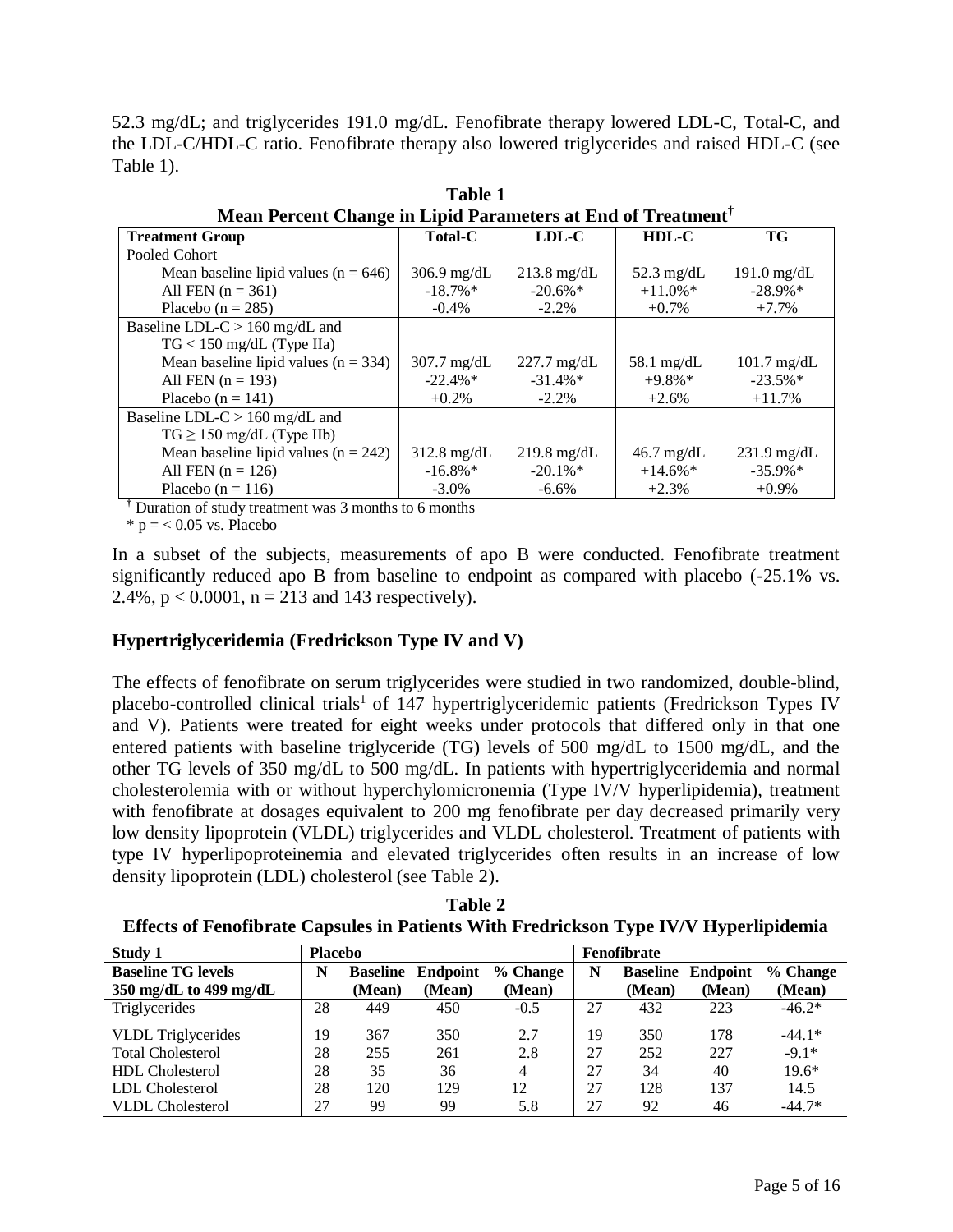| Study 2                                     | <b>Placebo</b> |                 |          |          |    | Fenofibrate     |                 |          |
|---------------------------------------------|----------------|-----------------|----------|----------|----|-----------------|-----------------|----------|
| <b>Baseline TG levels</b>                   | N              | <b>Baseline</b> | Endpoint | % Change | N  | <b>Baseline</b> | <b>Endpoint</b> | % Change |
| $500 \text{ mg/dL}$ to $1500 \text{ mg/dL}$ |                | (Mean)          | (Mean)   | (Mean)   |    | (Mean)          | (Mean)          | (Mean)   |
| Triglycerides                               | 44             | 710             | 750      | 7.2      | 48 | 726             | 308             | $-54.5*$ |
| <b>VLDL</b> Triglycerides                   | 29             | 537             | 571      | 18.7     | 33 | 543             | 205             | $-50.6*$ |
| <b>Total Cholesterol</b>                    | 44             | 272             | 271      | 0.4      | 48 | 261             | 223             | $-13.8*$ |
| <b>HDL</b> Cholesterol                      | 44             | 27              | 28       | 5.0      | 48 | 30              | 36              | $22.9*$  |
| LDL Cholesterol                             | 42             | 100             | 90       | $-4.2$   | 45 | 103             | 131             | $45.0*$  |
| <b>VLDL</b> Cholesterol                     | 42             | 137             | 142      | 11.0     | 45 | 126             | 54              | $-49.4*$ |

 $* = p < 0.05$  vs. Placebo

The effect of fenofibrate on cardiovascular morbidity and mortality has not been determined.

# **INDICATIONS AND USAGE**

#### **Treatment of Hypercholesterolemia**

Fenofibrate capsules, USP are indicated as adjunctive therapy to diet for the reduction of LDL-C, Total-C, Triglycerides and Apo B in adult patients with primary hypercholesterolemia or mixed dyslipidemia (Fredrickson Types IIa and IIb). Lipid altering agents should be used in addition to a diet restricted in saturated fat and cholesterol when response to diet and non-pharmacological interventions alone has been inadequate (see [National Cholesterol Education Program \[NCEP\]](#page-6-0)  [Treatment Guidelines,](#page-6-0) below).

#### **Treatment of Hypertriglyceridemia**

Fenofibrate capsules, USP are also indicated as adjunctive therapy to diet for treatment of adult patients with hypertriglyceridemia (Fredrickson Types IV and V hyperlipidemia). Improving glycemic control in diabetic patients showing fasting chylomicronemia will usually reduce fasting triglycerides and eliminate chylomicronemia thereby obviating the need for pharmacologic intervention.

Markedly elevated levels of serum triglycerides (e.g.  $> 2,000$  mg/dL) may increase the risk of developing pancreatitis. The effect of fenofibrate capsules, USP therapy on reducing this risk has not been adequately studied.

Drug therapy is not indicated for patients with Type I hyperlipoproteinemia, who have elevations of chylomicrons and plasma triglycerides, but who have normal levels of very low density lipoprotein (VLDL). Inspection of plasma refrigerated for 14 hours is helpful in distinguishing Types I, IV and V hyperlipoproteinemia<sup>2</sup>.

The initial treatment for dyslipidemia is dietary therapy specific for the type of lipoprotein abnormality. Excess body weight and excess alcoholic intake may be important factors in hypertriglyceridemia and should be addressed prior to any drug therapy. Physical exercise can be an important ancillary measure. Diseases contributory to hyperlipidemia, such as hypothyroidism or diabetes mellitus should be looked for and adequately treated. Estrogen therapy, like thiazide diuretics and beta-blockers, is sometimes associated with massive rises in plasma triglycerides, especially in subjects with familial hypertriglyceridemia. In such cases, discontinuation of the specific etiologic agent may obviate the need for specific drug therapy of hypertriglyceridemia.

The use of drugs should be considered only when reasonable attempts have been made to obtain satisfactory results with non-drug methods. If the decision is made to use drugs, the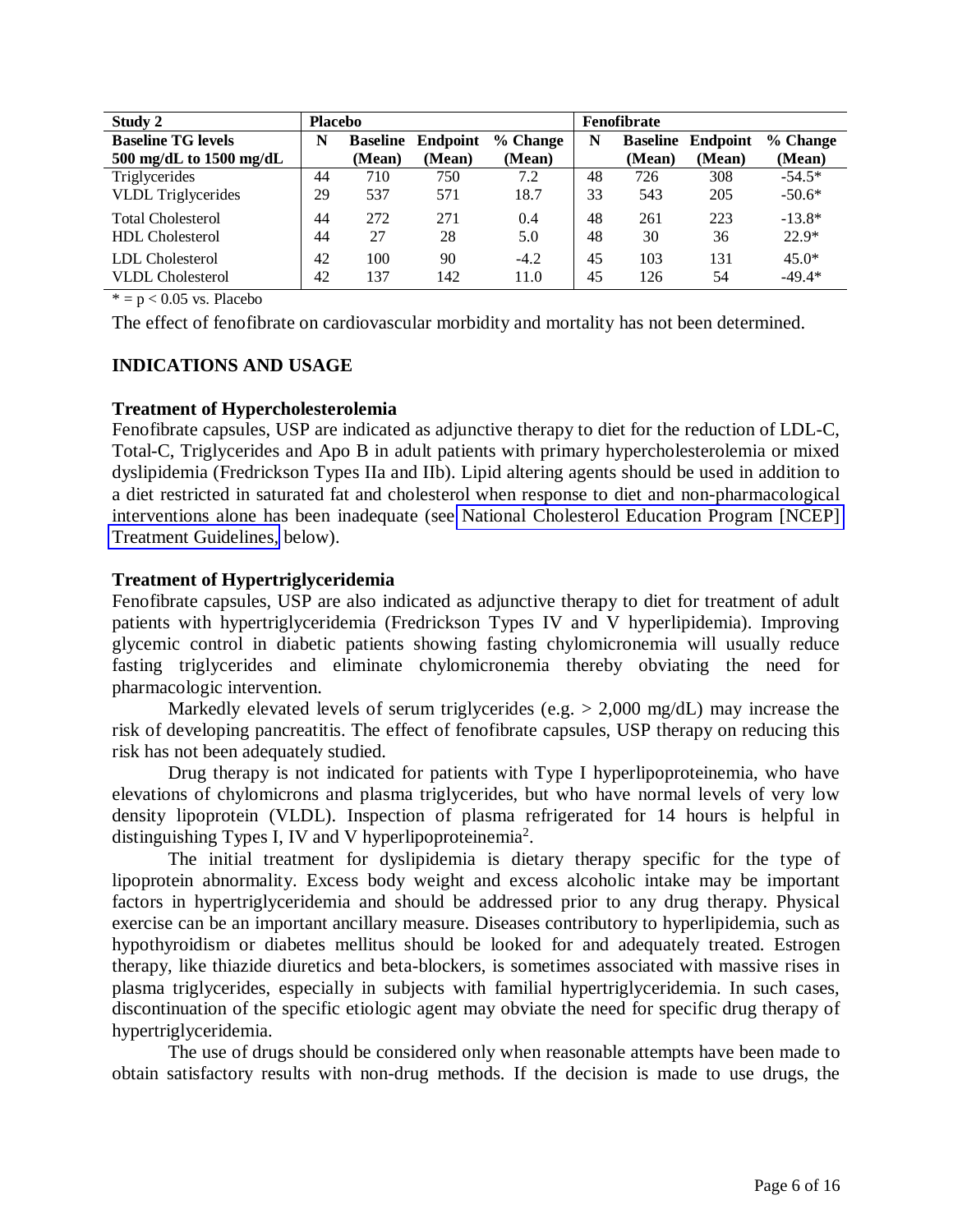|             |                             | <b>Lipid Elevation</b> |                              |
|-------------|-----------------------------|------------------------|------------------------------|
| <b>Type</b> | <b>Lipoprotein Elevated</b> | <b>Major</b>           | <b>Minor</b>                 |
| I (rare)    | chylomicrons                | TG                     | $\uparrow \leftrightarrow C$ |
| Пa          | LDL                         | C                      | $- -$                        |
| <b>IIb</b>  | LDL, VLDL                   | $\mathcal{C}$          | TG                           |
| III (rare)  | <b>IDL</b>                  | C, TG                  | --                           |
| IV          | VLDL                        | TG                     | $\uparrow \leftrightarrow C$ |
| V (rare)    | chylomicrons, VLDL          | TG                     | .<br>↑↔                      |

<span id="page-6-1"></span><span id="page-6-0"></span>patient should be instructed that this does not reduce the importance of adhering to diet (See WARNINGS and [PRECAUTIONS\).](#page-9-1)

 $\overline{C}$  = cholesterol

 $TG = triglycerides$ 

 $LDL = low density lipoprotein$ 

 $VLDL =$  very low density lipoprotein

 $IDL = intermediate density lipoprotein$ 

#### **The NCEP Treatment Guidelines**

| <b>Definite</b><br>Atherosclerotic Disease <sup>a</sup> | <b>Two or More Other</b>         | $LDL-Cholesterol$ mg/dL (mmol/L)  |                    |  |  |
|---------------------------------------------------------|----------------------------------|-----------------------------------|--------------------|--|--|
|                                                         | <b>Risk Factors</b> <sup>b</sup> | <b>Initiation Level</b>           | Goal               |  |  |
| No                                                      | No                               | $\geq$ 190 ( $\geq$ 4.9)          | < 160 (< 4.1)      |  |  |
| No                                                      | Yes                              | $\geq 160 \, (\geq 4.1)$          | < 130 (< 3.4)      |  |  |
| Yes                                                     | Yes or No                        | $\geq 130^{\circ}$ ( $\geq 3.4$ ) | $< 100 \ ( < 2.6)$ |  |  |

(a) Coronary heart disease or peripheral vascular disease (including symptomatic carotid artery disease).

(b) Other risk factors for coronary heart disease (CHD) include age (males:  $\geq$  45 years; females:  $\geq$  55 years or premature menopause without estrogen replacement therapy); family history of premature CHD; current cigarette smoking; hypertension; confirmed HDL-C < 35 mg/dL (< 0.91 mmoI/L); and diabetes mellitus. Subtract 1 risk factor if HDL-C is  $> 60$  mg/dL ( $\geq 1.6$  mmol/L)

(c) In CHD patients with LDL-C levels 100 mg/dL to 129 mg/dL, the physician should exercise clinical judgment in deciding whether to initiate drug treatment.

# **CONTRAINDICATIONS**

Fenofibrate is contraindicated in patients who exhibit hypersensitivity to fenofibrate.

Fenofibrate is contraindicated in patients with hepatic or severe renal dysfunction, including primary biliary cirrhosis, and patients with unexplained persistent liver function abnormality.

Fenofibrate is contraindicated in patients with preexisting gallbladder disease (see WARNINGS).

# **WARNINGS**

# **Hepatotoxicity:**

Serious drug-induced liver injury (DILI), including liver transplantation and death, have been reported postmarketing with fenofibrate. DILI has been reported within the first few weeks of treatment or after several months of therapy and in some cases has reversed with discontinuation of fenofibrate treatment. Patients with DILI have experienced signs and symptoms including dark urine, abnormal stool, jaundice, malaise, abdominal pain, myalgia, weight loss, pruritus, and nausea. Many patients had concurrent elevations of total bilirubin, serum alanine transaminase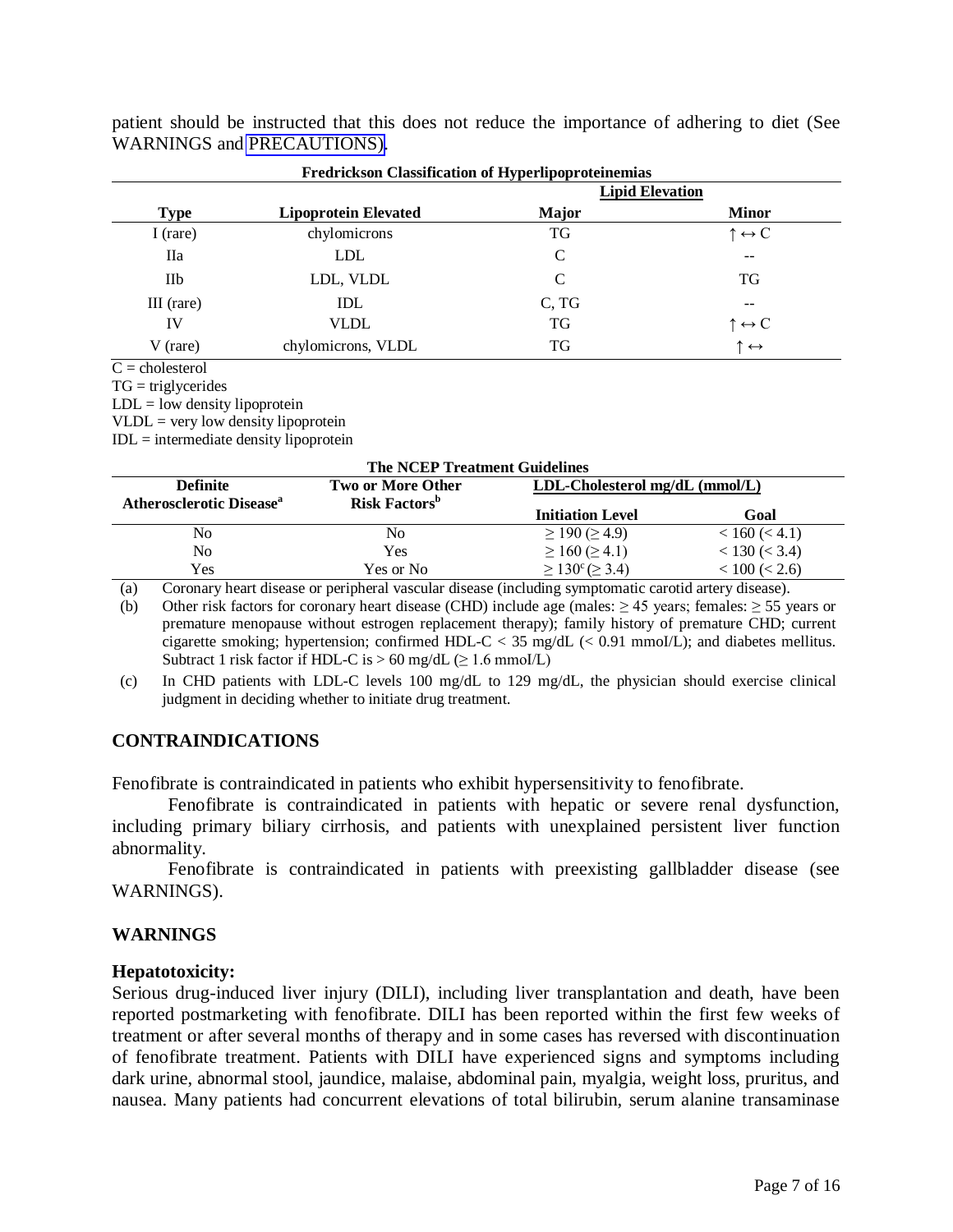(ALT), and aspartate transaminase (AST). DILI has been characterized as hepatocellular, chronic active, and cholestatic hepatitis, and cirrhosis has occurred in association with chronic active hepatitis.

In clinical trials, fenofibrate at doses equivalent to 134 mg to 200 mg fenofibrate daily has been associated with increases in serum AST or ALT.

The incidence of increases in transaminases may be dose-related.

Fenofibrate is contraindicated in patients with active liver disease, including those with primary biliary cirrhosis and unexplained persistent liver function abnormalities *[see [Contraindications](#page-6-0)  [\(4\)\]](#page-6-1)*. Monitor patient's liver function, including serum ALT, AST, and total bilirubin, at baseline and periodically for the duration of therapy with fenofibrate. Discontinue fenofibrate if signs or symptoms of liver injury develop or if elevated enzyme levels persist (ALT or AST > 3 times the upper limit of normal, or if accompanied by elevation of bilirubin). Do not restart fenofibrate in these patients if there is no alternative explanation for the liver injury.

**Cholelithiasis:** Fenofibrate, like clofibrate and gemfibrozil, may increase cholesterol excretion into the bile, leading to cholelithiasis. If cholelithiasis is suspected, gallbladder studies are indicated. Fenofibrate therapy should be discontinued if gallstones are found.

**Concomitant Oral Anticoagulants:** Caution should be exercised when anticoagulants are given in conjunction with fenofibrate because of the potentiation of coumarin-type anticoagulants in prolonging the prothrombin time/INR. The dosage of the anticoagulant should be reduced to maintain the prothrombin time/INR at the desired level to prevent bleeding complications. Frequent prothrombin time/INR determinations are advisable until it has been definitely determined that the prothrombin time/INR has stabilized.

**Concomitant HMG-CoA reductase inhibitors:** The combined use of fenofibrate and HMG-CoA reductase inhibitors should be avoided unless the benefit of further alterations in lipid levels is likely to outweigh the increased risk of this drug combination.

Concomitant administration of fenofibrate (equivalent to fenofibrate 200 mg) and pravastatin (40 mg) once daily for 10 days increased the mean Cmax and AUC values for pravastatin by 36% (range from 69% decrease to 321% increase) and 28% (range from 54% decrease to 128% increase), respectively, and for  $3\alpha$ -hydroxy-iso-pravastatin by 55% (range from 32% decrease to 314% increase) and 39% (range from 24% decrease to 261% increase), respectively. (See also [CLINICAL PHARMACOLOGY,](#page-0-0) [Drug-drug Interactions\)](#page-2-0).

The combined use of fibric acid derivatives and HMG-CoA reductase inhibitors has been associated, in the absence of a marked pharmacokinetic interaction, in numerous case reports, with rhabdomyolysis, markedly elevated creatine kinase (CK) levels and myoglobinuria, leading in a high proportion of cases to acute renal failure.

The use of fibrates alone, including fenofibrate may occasionally be associated with myositis, myopathy, or rhabdomyolysis. Patients receiving fenofibrate and complaining of muscle pain, tenderness, or weakness should have prompt medical evaluation for myopathy, including serum creatine kinase level determination. If myopathy/myositis is suspected or diagnosed, fenofibrate therapy should be stopped.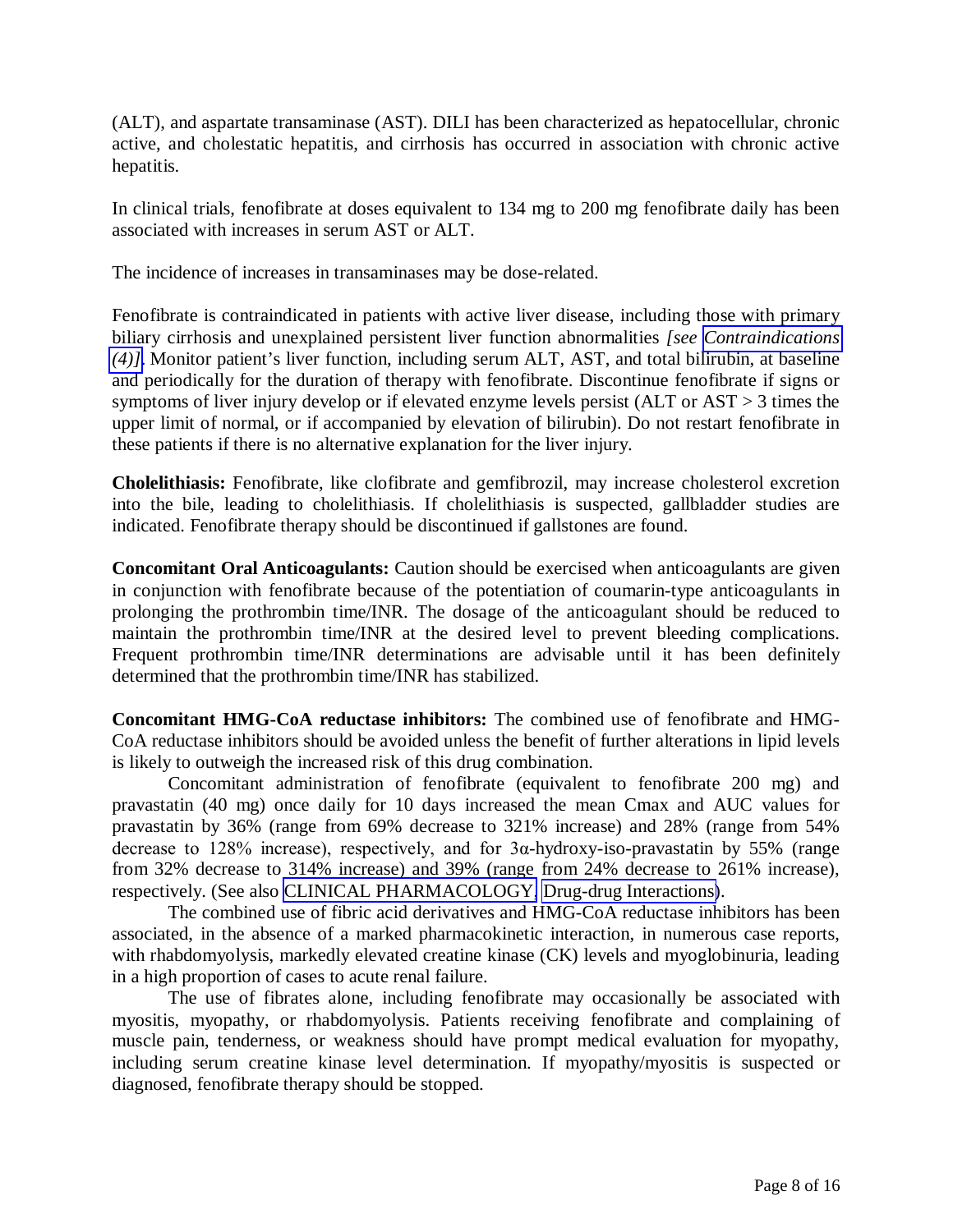**Mortality:** The effect of fenofibrate on coronary heart disease morbidity and mortality and noncardiovascular mortality has not been established.

**Other Considerations:** The Fenofibrate Intervention and Event Lowering in Diabetes (FIELD) study was a 5-year randomized, placebo-controlled study of 9,795 patients with type 2 diabetes mellitus treated with fenofibrate.

Fenofibrate demonstrated a non-significant 11% relative reduction in the primary outcome of coronary heart disease events (hazard ratio [HR] 0.89, 95% CI 0.75 to 1.05,  $p = 0.16$ ) and a significant 11% reduction in the secondary outcome of total cardiovascular disease events (HR 0.89 [0.80 to 0.99],  $p = 0.04$ ). There was a non-significant 11% (HR 1.11 [0.95, 1.29],  $p = 0.18$ ) and 19% (HR 1.19 [0.90, 1.57],  $p = 0.22$ ) increase in total and coronary heart disease mortality, respectively, with fenofibrate as compared to placebo.

In the Coronary Drug Project, a large study of post myocardial infarction of patients treated for 5 years with clofibrate, there was no difference in mortality seen between the clofibrate group and the placebo group. There was however, a difference in the rate of cholelithiasis and cholecystitis requiring surgery between the two groups (3.0% vs. 1.8%).

Because of chemical, pharmacological and clinical similarities between fenofibrate, clofibrate and gemfibrozil, the adverse findings in four large randomized, placebo-controlled clinical studies with these other fibrate drugs may also apply to fenofibrate.

In a study conducted by the World Health Organization (WHO), 5000 subjects without known coronary artery disease were treated with placebo or clofibrate for 5 years and followed for an additional one year. There was a statistically significant, higher age-adjusted all-cause mortality in the clofibrate group compared with the placebo group (5.70% vs. 3.96%,  $p = \langle$ 0.01). Excess mortality was due to a 33% increase in non-cardiovascular causes, including malignancy, post-cholecystectomy complications, and pancreatitis. This appeared to confirm the higher risk of gallbladder disease seen in clofibrate-treated patients studied in the Coronary Drug Project.

The Helsinki Heart Study was a large  $(n = 4081)$  study of middle-aged men without a history of coronary artery disease. Subjects received either placebo or gemfibrozil for 5 years, with a 3.5 year open extension afterward. Total mortality was numerically higher in the gemfibrozil randomization group but did not achieve statistical significance ( $p = 0.19$ , 95%) confidence interval for relative risk  $G: P = .91$  to 1.64). Although cancer deaths trended higher in the gemfibrozil group ( $p = 0.11$ ), cancers (excluding basal cell carcinoma) were diagnosed with equal frequency in both study groups. Due to the limited size of the study, the relative risk of death from any cause was not shown to be different than that seen in the 9 year follow-up data from World Health Organization study  $(RR = 1.29)$ . Similarly, the numerical excess of gallbladder surgeries in the gemfibrozil group did not differ statistically from that observed in the WHO study.

A secondary prevention component of the Helsinki Heart Study enrolled middle-aged men excluded from the primary prevention study because of known or suspected coronary heart disease. Subjects received gemfibrozil or placebo for 5 years. Although cardiac deaths trended higher in the gemfibrozil group, this was not statistically significant (hazard ratio 2.2, 95% confidence interval: 0.94 to 5.05). The rate of gallbladder surgery was not statistically significant between study groups, but did trend higher in the gemfibrozil group,  $(1.9\% \text{ vs. } 0.3\%, \text{ p} = 0.07)$ . There was a statistically significant difference in the number of appendectomies in the gemfibrozil group  $(6/311 \text{ vs. } 0/317, p = 0.029)$ .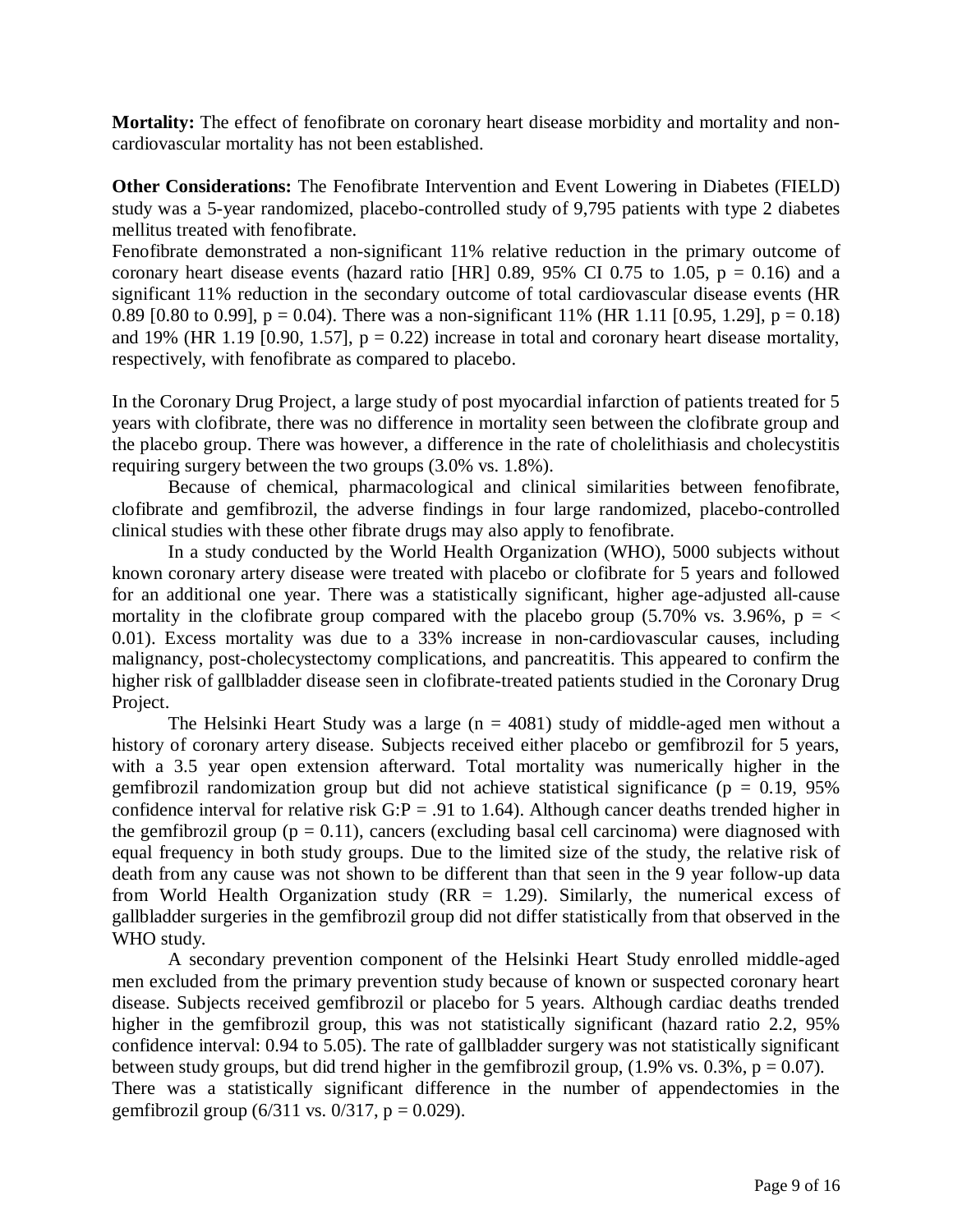# <span id="page-9-1"></span><span id="page-9-0"></span>**PRECAUTIONS**

**Initial therapy:** Laboratory studies should be done to ascertain that the lipid levels are consistently abnormal before instituting fenofibrate therapy. Every attempt should be made to control serum lipids with appropriate diet, exercise, weight loss in obese patients, and control of any medical problems such as diabetes mellitus and hypothyroidism that are contributing to the lipid abnormalities. Medications known to exacerbate hypertriglyceridemia (beta-blockers, thiazides, estrogens) should be discontinued or changed if possible prior to consideration of triglyceride-lowering drug therapy.

**Continued therapy:** Periodic determination of serum lipids should be obtained during initial therapy in order to establish the lowest effective dose of fenofibrate. Therapy should be withdrawn in patients who do not have an adequate response after two months of treatment with the maximum recommended dose of 200 mg per day.

Pancreatitis: Pancreatitis has been reported in patients taking fenofibrate, gemfibrozil, and clofibrate. This occurrence may represent a failure of efficacy in patients with severe hypertriglyceridemia, a direct drug effect, or a secondary phenomenon mediated through biliary tract stone or sludge formation with obstruction of the common bile duct.

#### **Hypersensitivity Reactions:**

*Acute Hypersensitivity:* Anaphylaxis and angioedema have been reported postmarketing with fenofibrate. In some cases, reactions were life-threatening and required emergency treatment. If a patient develops signs or symptoms of an acute hypersensitivity reaction, advise them to seek immediate medical attention and discontinue fenofibrate.

*Delayed Hypersensitivity:* Severe cutaneous adverse drug reactions (SCAR), including Stevens-Johnson syndrome, Toxic Epidermal Necrolysis, and Drug Reaction with Eosinophilia and Systemic Symptoms (DRESS), have been reported postmarketing, occurring days to weeks after initiation of fenofibrate. The cases of DRESS were associated with cutaneous reactions (such as rash or exfoliative dermatitis) and a combination of eosinophilia, fever, systemic organ involvement (renal, hepatic, or respiratory). Discontinue fenofibrate and treat patients appropriately if SCAR is suspected.

**Hematologic Changes:** Mild to moderate hemoglobin, hematocrit, and white blood cell decreases have been observed in patients following initiation of fenofibrate therapy. However, these levels stabilize during long-term administration. Extremely rare spontaneous reports of thrombocytopenia and agranulocytosis have been received during post-marketing surveillance outside of the U.S. Periodic blood counts are recommended during the first 12 months of fenofibrate administration.

#### **Myopathy and Rhabdomyolysis:**

The use of fibrates alone, including fenofibrate, may occasionally be associated with myopathy. Treatment with drugs of the fibrate class has been associated on rare occasions with rhabdomyolysis, usually in patients with impaired renal function. Myopathy should be considered in any patient with diffuse myalgias, muscle tenderness or weakness, and/or marked elevations of creatine phosphokinase levels.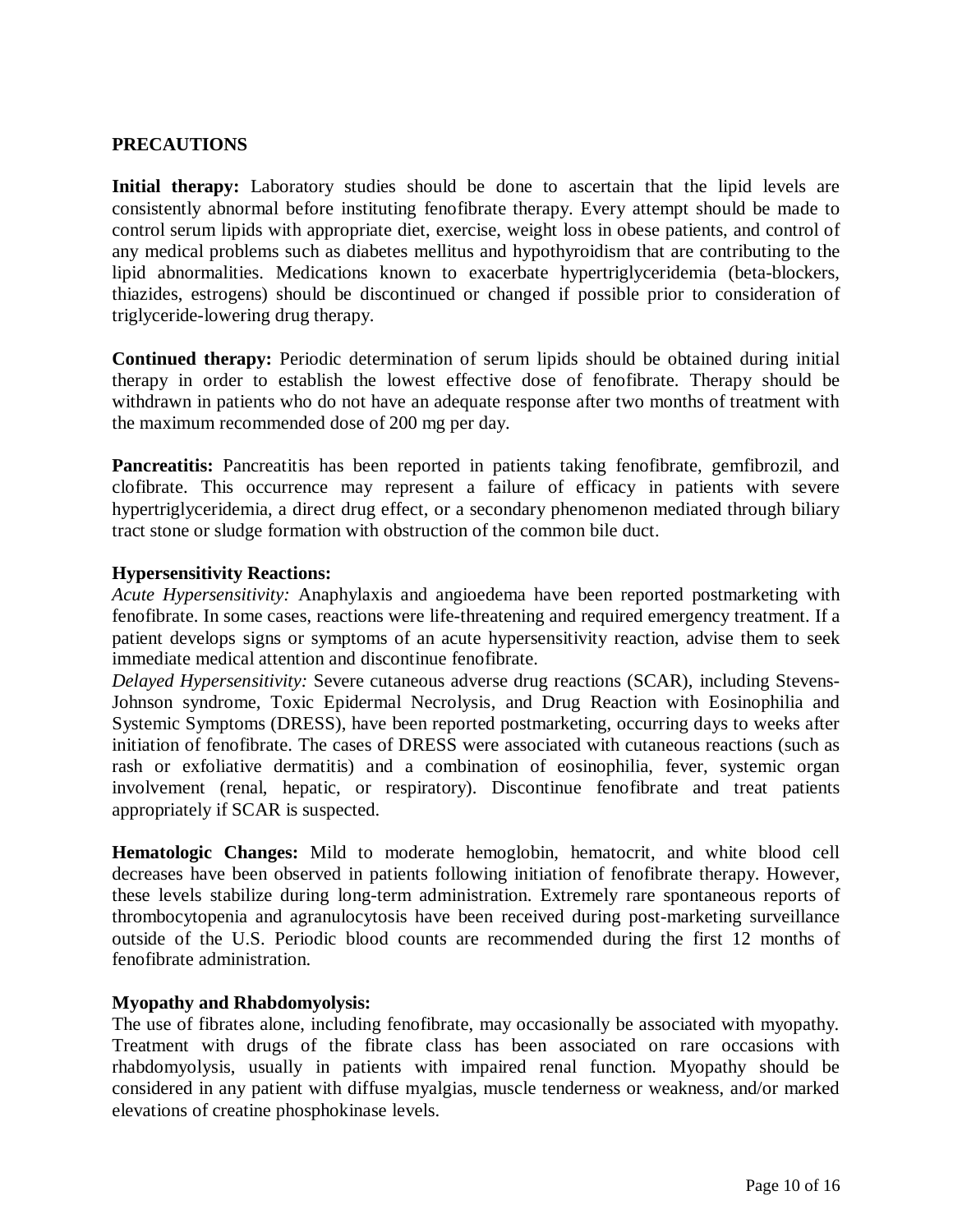Patients should be advised to report promptly unexplained muscle pain, tenderness or weakness, particularly if accompanied by malaise or fever. CPK levels should be assessed in patients reporting these symptoms, and fenofibrate therapy should be discontinued if markedly elevated CPK levels occur or myopathy is diagnosed.

**Venothromboembolic Disease**: In the FIELD trial, pulmonary embolus (PE) and deep vein thrombosis (DVT) were observed at higher rates in the fenofibrate- than the placebo-treated group. Of 9,795 patients enrolled in FIELD, there were 4,900 in the placebo group and 4,895 in the fenofibrate group. For DVT, there were 48 events (1%) in the placebo group and 67 (1%) in the fenofibrate group ( $p = 0.074$ ); and for PE, there were 32 (0.7%) events in the placebo group and 53 (1%) in the fenofibrate group ( $p = 0.022$ ).

In the Coronary Drug Project, a higher proportion of the clofibrate group experienced definite or suspected fatal or nonfatal pulmonary embolism or thrombophlebitis than the placebo group  $(5.2\% \text{ vs. } 3.3\% \text{ at } 5 \text{ years}; \text{ p} < 0.01).$ 

**Serum Creatinine**: Elevations in serum creatinine have been reported in patients on fenofibrate. These elevations tend to return to baseline following discontinuation of fenofibrate. The clinical significance of these observations is unknown.

# **Drug Interactions**

**Oral Anticoagulants: CAUTION SHOULD BE EXERCISED WHEN COUMARIN ANTICOAGULANTS ARE GIVEN IN CONJUNCTION WITH FENOFIBRATE. THE DOSAGE OF THE ANTICOAGULANTS SHOULD BE REDUCED TO MAINTAIN THE PROTHROMBIN TIME/INR AT THE DESIRED LEVEL TO PREVENT BLEEDING COMPLICATIONS. FREQUENT PROTHROMBIN TIME/INR DETERMINATIONS ARE ADVISABLE UNTIL IT HAS BEEN DEFINITELY DETERMINED THAT THE PROTHROMBIN TIME/INR HAS STABILIZED.** 

**HMG-CoA reductase inhibitors:** The combined use of fenofibrate and HMG-CoA reductase inhibitors should be avoided unless the benefit of further alterations in lipid levels is likely to outweigh the increased risk of this drug combination (see [WARNINGS\).](#page-6-1)

**Resins:** Since bile acid sequestrants may bind other drugs given concurrently, patients should take fenofibrate at least 1 hour before or 4 hours to 6 hours after a bile acid binding resin to avoid impeding its absorption.

**Cyclosporine:** Because cyclosporine can produce nephrotoxicity with decreases in creatinine clearance and rises in serum creatinine, and because renal excretion is the primary elimination route of fibrate drugs including fenofibrate, there is a risk that an interaction will lead to deterioration. The benefits and risks of using fenofibrate with immunosuppressants and other potentially nephrotoxic agents should be carefully considered, and the lowest effective dose employed.

**Carcinogenesis, Mutagenesis, Impairment of Fertility:** Two dietary carcinogenicity studies have been conducted in rats with fenofibrate. In the first 24-month study, rats were dosed with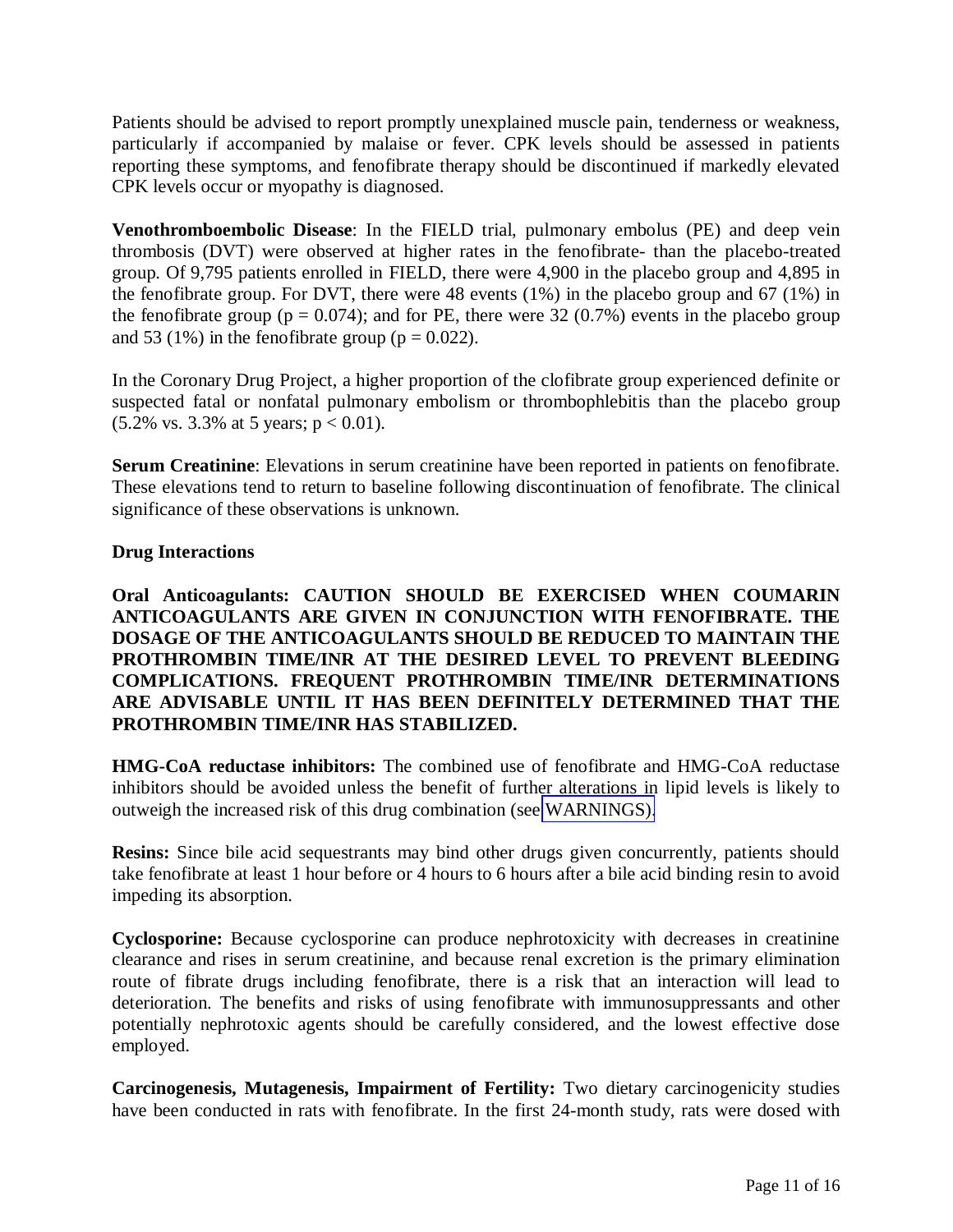fenofibrate at 10, 45 and 200 mg/kg/day, approximately 0.3, 1 and 6 times the maximum recommended human dose (MRHD), based on body surface area comparisons (mg/m<sup>2</sup>). At a dose of 200 mg/kg/day (at 6 times the MRHD), the incidence of liver carcinomas was significantly increased in both sexes. A statistically significant increase in pancreatic carcinomas was observed in males at 1 and 6 times the MRHD; an increase in pancreatic adenomas and benign testicular interstitial cell tumors was observed at 6 times the MRHD in males. In a second 24-month rat carcinogenicity study in a different strain of rats, doses of 10 and 60 mg/kg/day (0.3 and 2 times the MRHD) produced significant increases in the incidence of pancreatic acinar adenomas in both sexes and increases in testicular interstitial cell tumors in males at 2 times the MRHD.

A 117-week carcinogenicity study was conducted in rats comparing three drugs: fenofibrate 10 and 60 mg/kg/day (0.3 and 2 times the MRHD), clofibrate (400 mg/kg/day; 2 times the human dose) and gemfibrozil (250 mg/kg/day; 2 times the human dose, based on mg/m<sup>2</sup> surface area). Fenofibrate increased pancreatic acinar adenomas in both sexes. Clofibrate increased hepatocellular carcinoma and pancreatic acinar adenomas in males and hepatic neoplastic nodules in females. Gemfibrozil increased hepatic neoplastic nodules in males and females, while all three drugs increased testicular interstitial cell tumors in males.

In a 21-month study in mice, fenofibrate 10, 45 and 200 mg/kg/day (approximately 0.2, 1 and 3 times the MRHD on the basis of  $mg/m^2$  surface area) significantly increased the liver carcinomas in both sexes at 3 times the MRHD. In a second 18-month study at 10, 60 and 200 mg/kg/day, fenofibrate significantly increased the liver carcinomas in male mice and liver adenomas in female mice at 3 times the MRHD.

Electron microscopy studies have demonstrated peroxisomal proliferation following fenofibrate administration to the rat. An adequate study to test for peroxisome proliferation in humans has not been done, but changes in peroxisome morphology and numbers have been observed in humans after treatment with other members of the fibrate class when liver biopsies were compared before and after treatment in the same individual.

Fenofibrate has been demonstrated to be devoid of mutagenic potential in the following tests: Ames, mouse lymphoma, chromosomal aberration and unscheduled DNA synthesis in primary rat hepatocytes.

In fertility studies rats were given oral dietary doses of fenofibrate, males received 61 days prior to mating and females 15 days prior to mating through weaning which resulted in no adverse effect on fertility at doses up to 300 mg/kg/day  $\left(\sim 10\right)$  times the MRHD, based on mg/m<sup>2</sup> surface area comparisons).

**Teratogenic Effects. Pregnancy Category C**: Safety in pregnant women has not been established. There are no adequate and well controlled studies of fenofibrate in pregnant women. Fenofibrate should be used during pregnancy only if the potential benefit justifies the potential risk to the fetus.

In female rats given oral dietary doses of 15, 75 and 300 mg/kg/day of fenofibrate from 15 days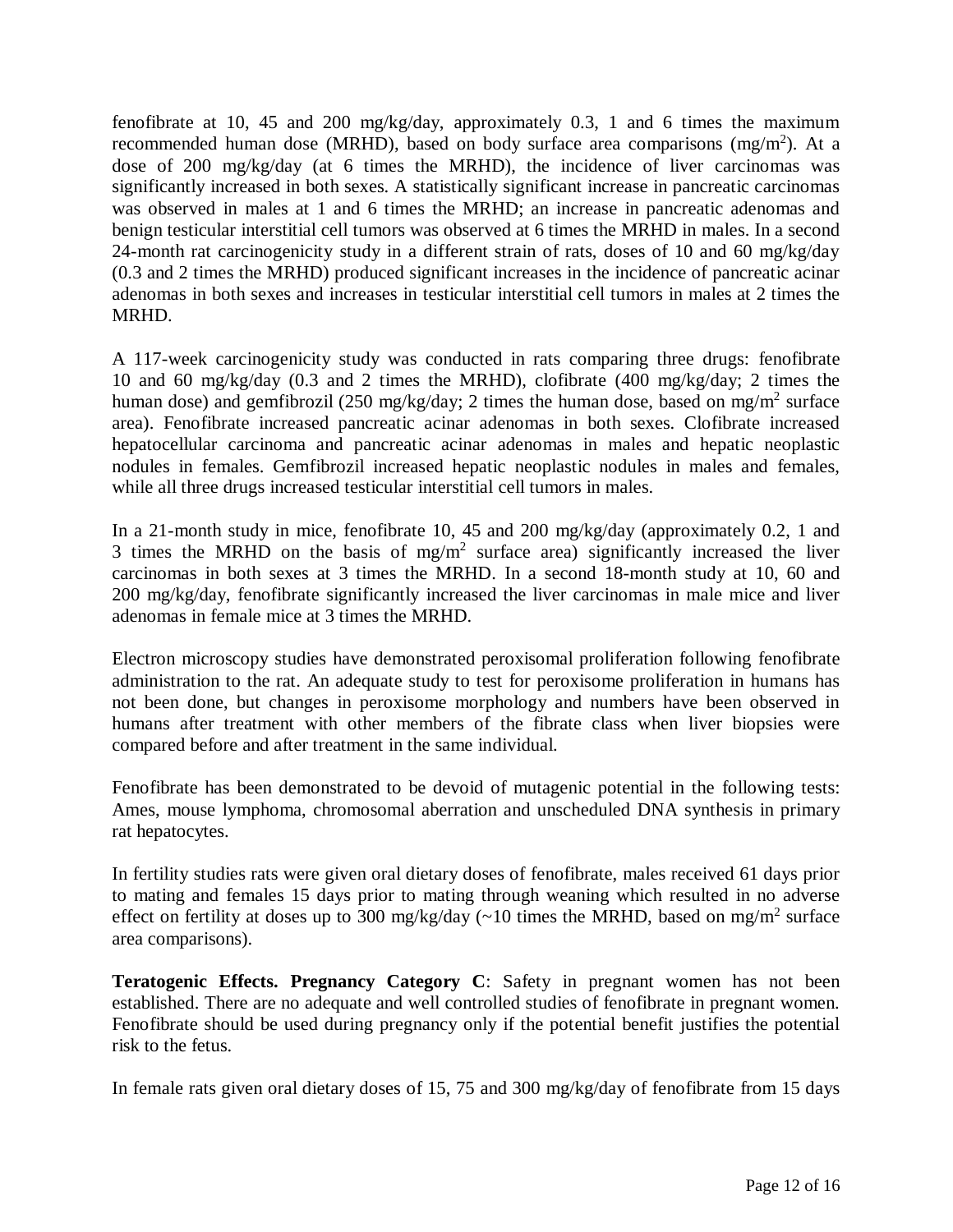prior to mating through weaning, maternal toxicity was observed at 0.3 times the MRHD, based on body surface area comparisons; mg/m<sup>2</sup>.

In pregnant rats given oral dietary doses of 14, 127 and 361 mg/kg/day from gestation day 6 to 15 during the period of organogenesis, adverse developmental findings were not observed at 14 mg/kg/day (less than 1 times the MRHD, based on body surface area comparisons; mg/m<sup>2</sup> ). At higher multiples of human doses evidence of maternal toxicity was observed. In pregnant rabbits given oral gavage doses of 15, 150 and 300 mg/kg/day from gestation day 6 to 18 during the period of organogenesis and allowed to deliver, aborted litters were observed at 150 mg/kg/day (10 times the MRHD, based on body surface area comparisons:  $mg/m<sup>2</sup>$ ). No developmental findings were observed at 15 mg/kg/day (at less than 1 times the MRHD, based on body surface area comparisons; mg/m<sup>2</sup>).

In pregnant rats given oral dietary doses of 15, 75 and 300 mg/kg/day from gestation Day 15 through lactation Day 21 (weaning), maternal toxicity was observed at less than 1 times the MRHD, based on body surface area comparisons; mg/m<sup>2</sup>.

**Nursing Mothers:** It is not known whether fenofibrate is excreted into milk. Because many drugs are excreted in human milk and because of the potential for serious adverse reactions in nursing infants from fenofibrate, a decision should be made whether to discontinue nursing or administration of fenofibrate taking into account the importance of the drug to the lactating woman.

**Pediatric Use:** Safety and efficacy in pediatric patients have not been established.

Geriatric Use: Fenofibric acid is known to be substantially excreted by the kidney, and the risk of adverse reactions to this drug may be greater in patients with impaired renal function. Fenofibric acid exposure is not influenced by age. However, elderly patients have a higher incidence of renal impairment, such that dose selection for the elderly should be made on the basis of renal function (see [CLINICAL PHARMACOLOGY,](#page-0-0) [Special Populations,](#page-2-0) [Renal](#page-2-1)  [Insufficiency\).](#page-2-2) Elderly patients with normal renal function should require no dose modifications.

# **ADVERSE REACTIONS**

Photosensitivity reactions have occurred days to months after initiation. Some cases also reported photosensitivity to ketoprofen.

Clinical Studies Experience: Because clinical studies are conducted under widely varying conditions, adverse reaction rates observed in the clinical studies of a drug cannot be directly compared to rates in the clinical studies of another drug and may not reflect the rates observed in practice.

Adverse events reported by 2% or more of patients treated with fenofibrate (and greater than placebo) during the double-blind, placebo-controlled trials, regardless of causality, are listed in Table 3 below. Adverse events led to discontinuation of treatment in 5% of patients treated with fenofibrate and in 3% treated with placebo. Increases in liver function tests were the most frequent events, causing discontinuation of fenofibrate treatment in 1.6% of patients in doubleblind trials.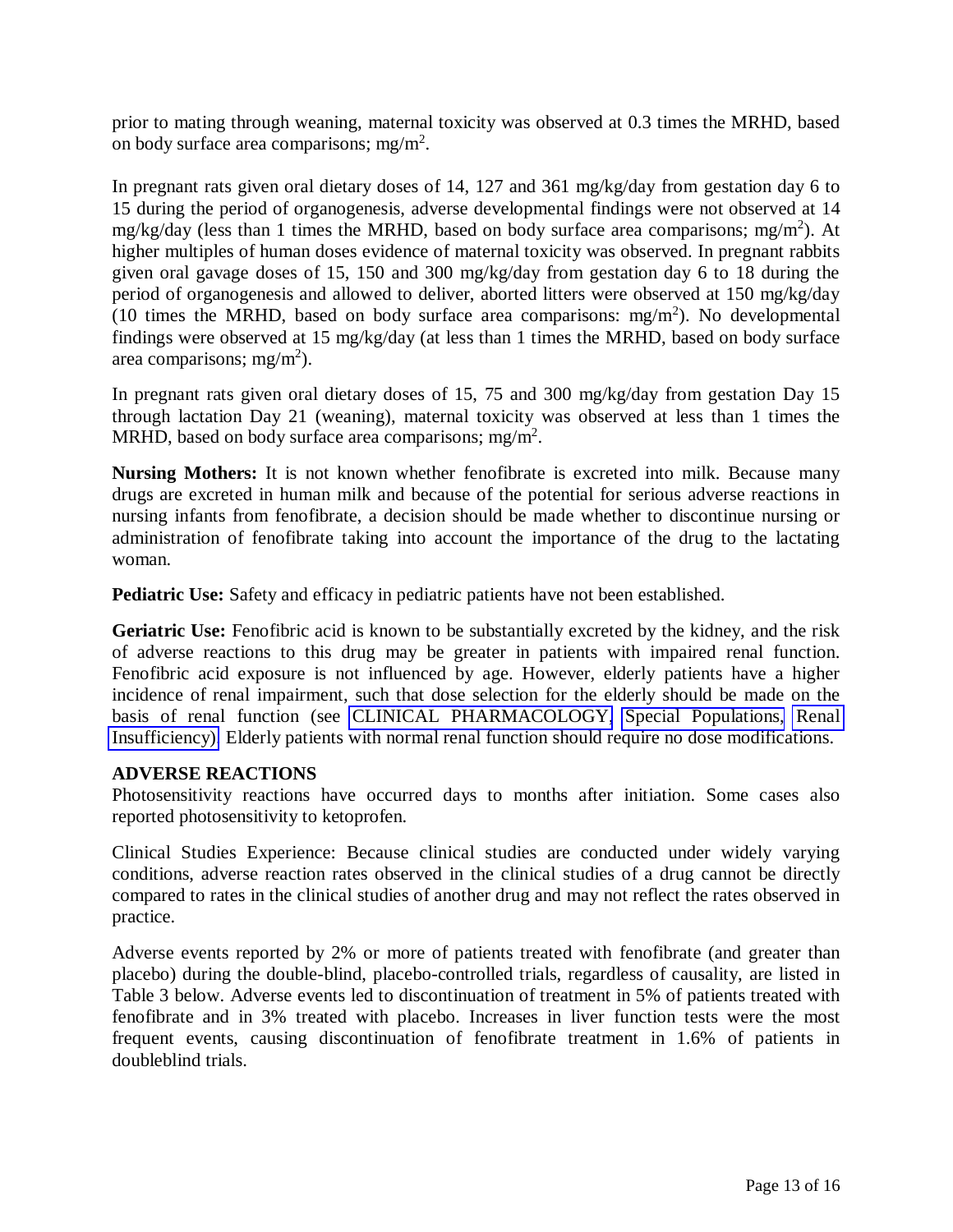| <b>BODY SYSTEM</b>                   | Fenofibrate* | <b>PLACEBO</b> |  |  |  |
|--------------------------------------|--------------|----------------|--|--|--|
| <b>Adverse Reaction</b>              | $(n = 439)$  | $(n = 365)$    |  |  |  |
| <b>BODY AS A WHOLE</b>               |              |                |  |  |  |
| Abdominal Pain                       | 4.6%         | 4.4%           |  |  |  |
| <b>Back Pain</b>                     | 3.4%         | 2.5%           |  |  |  |
| Headache                             | 3.2%         | 2.7%           |  |  |  |
| <b>DIGESTIVE</b>                     |              |                |  |  |  |
| <b>Abnormal Liver Function Tests</b> | $7.5\%$ **   | 1.4%           |  |  |  |
| Nausea                               | 2.3%         | 1.9%           |  |  |  |
| Constipation                         | 2.1%         | 1.4%           |  |  |  |
| <b>METABOLISM AND NUTRITIONAL</b>    |              |                |  |  |  |
| <b>DISORDERS</b>                     |              |                |  |  |  |
| <b>Increased ALT</b>                 | 3%           | 1.6%           |  |  |  |
| <b>Increased CPK</b>                 | 3%           | 1.4%           |  |  |  |
| <b>Increased AST</b>                 | $3.4\%**$    | 0.5%           |  |  |  |
| <b>RESPIRATORY</b>                   |              |                |  |  |  |
| <b>Respiratory Disorder</b>          | 6.2%         | 5.5%           |  |  |  |
| Rhinitis                             | 2.3%         | 1.1%           |  |  |  |

**Table 3. Adverse Reactions Reported by 2% or More of Patients Treated with Fenofibrate and Greater than Placebo During the Double-Blind, Placebo-Controlled Trials** 

\* Dosage equivalent to 145 mg fenofibrate.<br>
\*\* Significantly different from Placebo

Significantly different from Placebo.

Increases in Liver Enzymes

In a pooled analysis of 10 placebo-controlled trials, increases to  $>3$  times the upper limit of normal in ALT occurred in 5.3% of patients taking fenofibrate versus 1.1% of patients treated with placebo. In an 8-week study, the incidence of ALT or AST elevations  $\geq 3$  times the upper limit of normal was 13% in patients receiving dosages equivalent to 134 mg to 200 mg fenofibrate daily and was 0% in those receiving dosages equivalent to 34 mg to 67 mg fenofibrate daily or placebo.

**Post-Marketing Experience:** The following adverse reactions have been identified during postapproval use of fenofibrate: myalgia, rhabdomyolysis, pancreatitis, acute renal failure, muscle spasm, hepatitis, cirrhosis, increased total bilirubin, anemia, arthralgia, decreases in hemoglobin, decreases in hematocrit, white blood cell decreases, asthenia, and interstitial lung disease. Because these reactions are reported voluntarily from a population of uncertain size, it is not always possible to reliably estimate their frequency or establish a causal relationship to drug exposure.

To report SUSPECTED ADVERSE REACTIONS, contact Ajanta Pharma USA Inc. at 855-664- 7744 or FDA at 1-800-FDA-1088 or www.fda.gov/medwatch.

# **OVERDOSAGE**

There is no specific treatment for overdose with fenofibrate. General supportive care of the patient is indicated, including monitoring of vital signs and observation of clinical status, should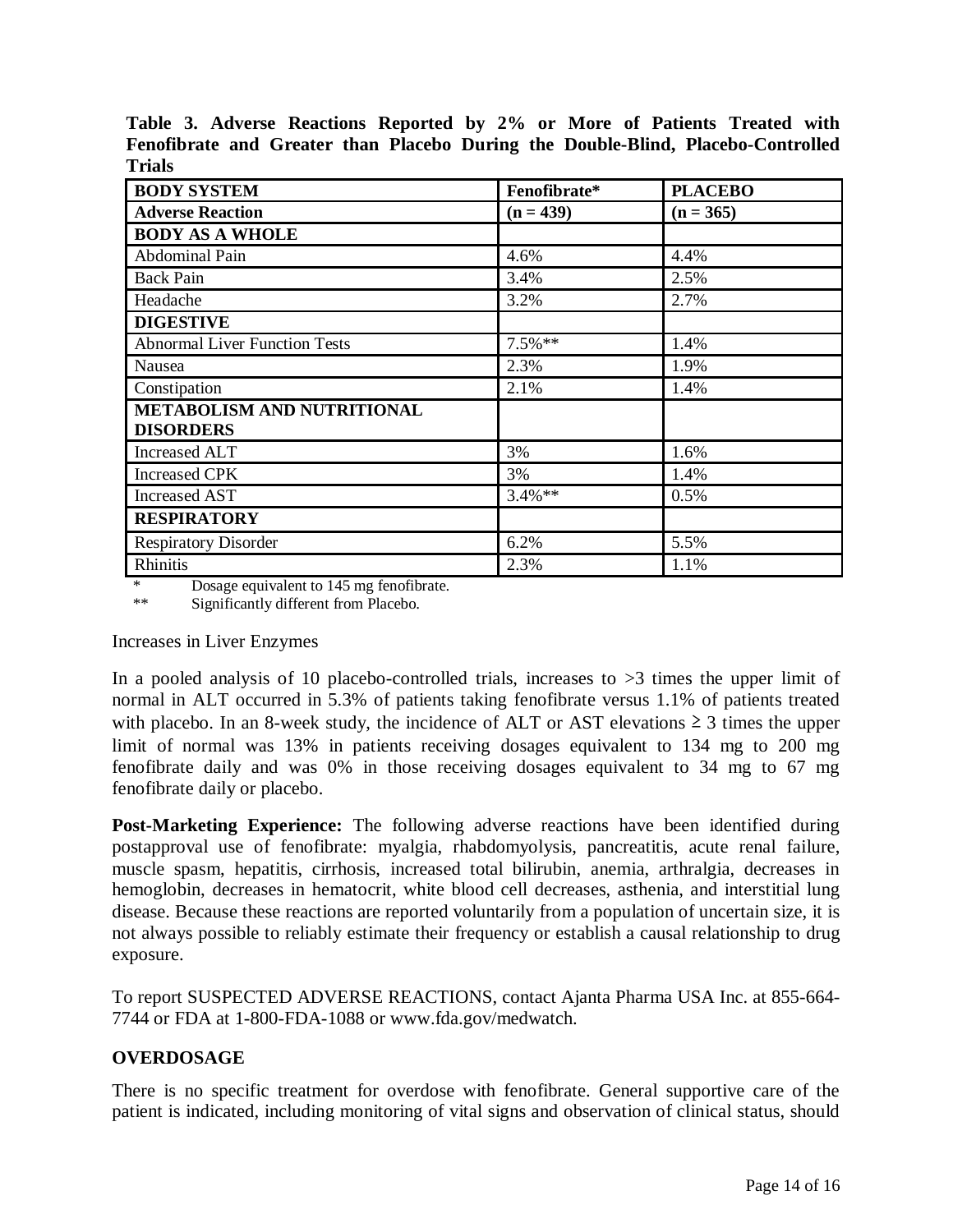an overdose occur. If indicated, elimination of unabsorbed drug should be achieved by emesis or gastric lavage; usual precautions should be observed to maintain the airway. Because fenofibrate is highly bound to plasma proteins, hemodialysis should not be considered.

# **DOSAGE AND ADMINISTRATION**

Patients should be placed on an appropriate lipid-lowering diet before receiving fenofibrate capsules, USP and should continue this diet during treatment with fenofibrate capsules, USP. Fenofibrate capsules, USP should be given with meals, thereby optimizing the bioavailability of the medication.

For the treatment of adult patients with primary hypercholesterolemia or mixed hyperlipidemia, the initial dose of fenofibrate capsules, USP is 200 mg per day.

For adult patients with hypertriglyceridemia, the initial dose is 67 mg to 200 mg per day. Dosage should be individualized according to patient response, and should be adjusted if necessary following repeat lipid determinations at 4 week to 8 week intervals. The maximum dose is 200 mg per day.

Treatment with fenofibrate capsules, USP should be initiated at a dose of 67 mg/day in patients having impaired renal function, and increased only after evaluation of the effects on renal function and lipid levels at this dose. In the elderly, the initial dose should likewise be limited to 67 mg/day.

Lipid levels should be monitored periodically and consideration should be given to reducing the dosage of fenofibrate capsules, USP if lipid levels fall significantly below the targeted range.

# **HOW SUPPLIED**

Fenofibrate capsules, USP, micronized, is available as hard gelatin capsules in three strengths:

67 mg pink/pink capsules, imprinted with "ap" on cap and "FEN 67" on body in black ink, available in bottles of 100 with child-resistant closure (**NDC** 27241-118-04) and bottles of 500 (**NDC** 27241-118-05).

134 mg blue/blue capsules, imprinted with "ap" on cap and "FEN 134" on body in black ink, available in bottles of 100 with child-resistant closure (**NDC** 27241-119-04) and bottles of 500 (**NDC** 27241-119-05).

200 mg orange/orange capsules, imprinted with "ap" on cap and "FEN 200" on body in black ink, available in bottles of 100 with child-resistant closure (**NDC** 27241-120-04) and bottles of 500 (**NDC** 27241-120-05).

# **Storage**

Store at 25°C (77°F); excursions permitted from 15°C to 30°C (59°F to 86°F) [see USP Controlled Room Temperature]. Keep out of the reach of children. Protect from moisture.

# **REFERENCES**

1. GOLDBERG AC, *et al*. Fenofibrate for the Treatment of Type IV and V Hyperlipoproteinemias: A Double-Blind, Placebo-Controlled Multicenter US Study. *Clinical Therapeutics*, 11, pp. 69-83, 1989.

2. NIKKILA EA, Familial Lipoprotein Lipase Deficiency and Related Disorders of Chylomicron